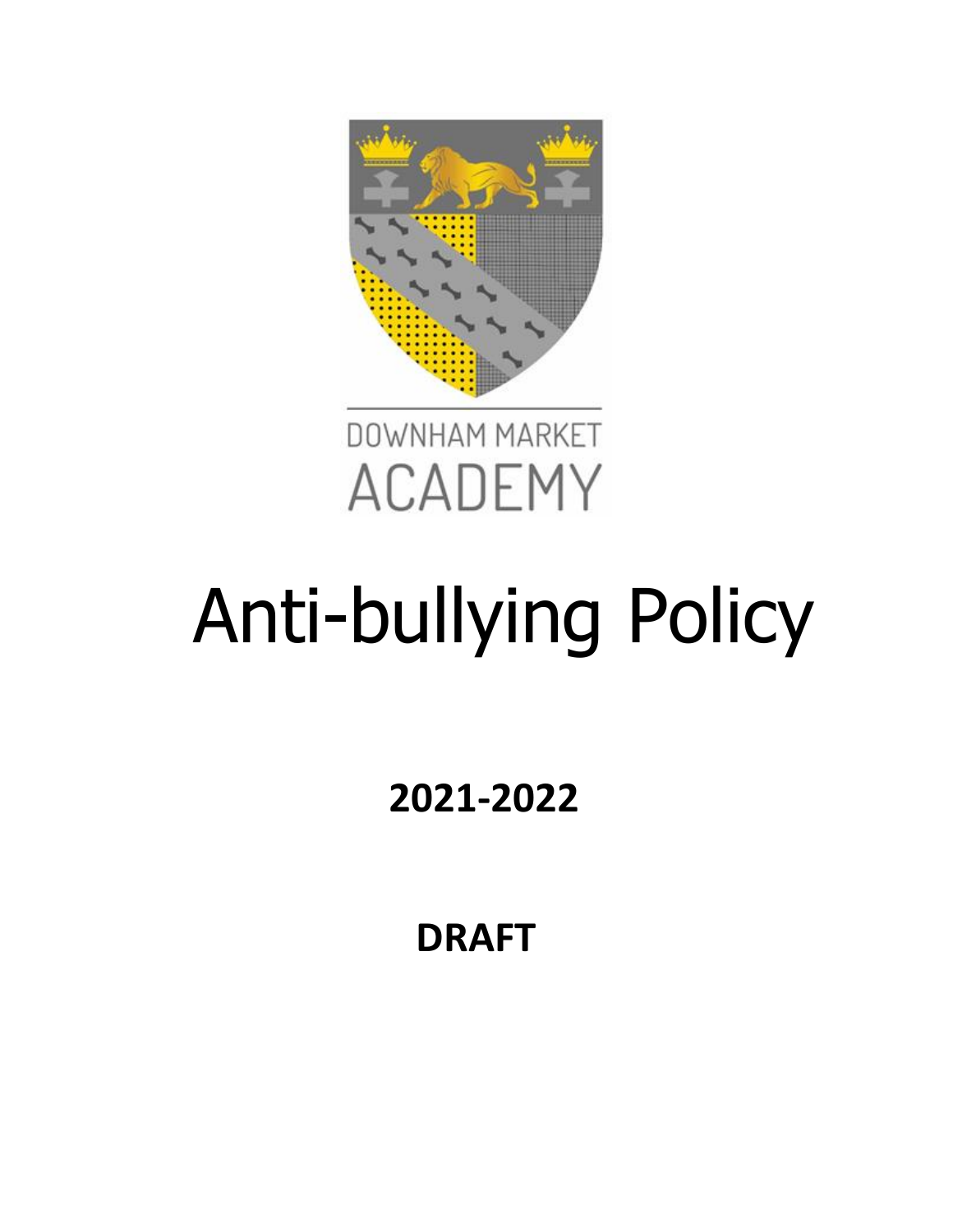This policy is based on DfE guidance "Preventing and Tackling Bullying" July 2017 and supporting documents. It also considers the DfE statutory guidance "Keeping Children Safe in Education 2021"

**1) Policy objectives** This policy outlines what Downham Market Academy will do to prevent and tackle all forms of bullying. The policy has been adopted with the involvement of the whole Academy community. Downham Market Academy is committed to developing an anti-bullying culture where the bullying of adults, children or young people is not tolerated in any form.

**2) Links with other Academy policies and practices** This policy links with several other Academy policies, practices and action plans including:

Behaviour Policy

Safeguarding and Child Protection policy

E-safety policy (ELA Trust)

Curriculum policies, such as: PSHE, citizenship and computing

**3) Links to legislation** There are several pieces of legislation which set out measures and actions for Academies in response to bullying, as well as criminal and civil law. These may include (but are not limited to):

The Education and Inspection Act 2006, 2011

The Equality Act 2010

The Children Act 1989

Protection from Harassment Act 1997

The Malicious Communications Act 1988

Public Order Act 1986

### **4) Responsibilities**

It is the responsibility of:

- The Head of Academy to communicate this policy to the Academy community, to ensure that disciplinary measures are applied fairly and consistently, and, that a member of the senior leadership team has been identified to take overall responsibility
- Academy Governors to take a lead role in monitoring and reviewing this policy.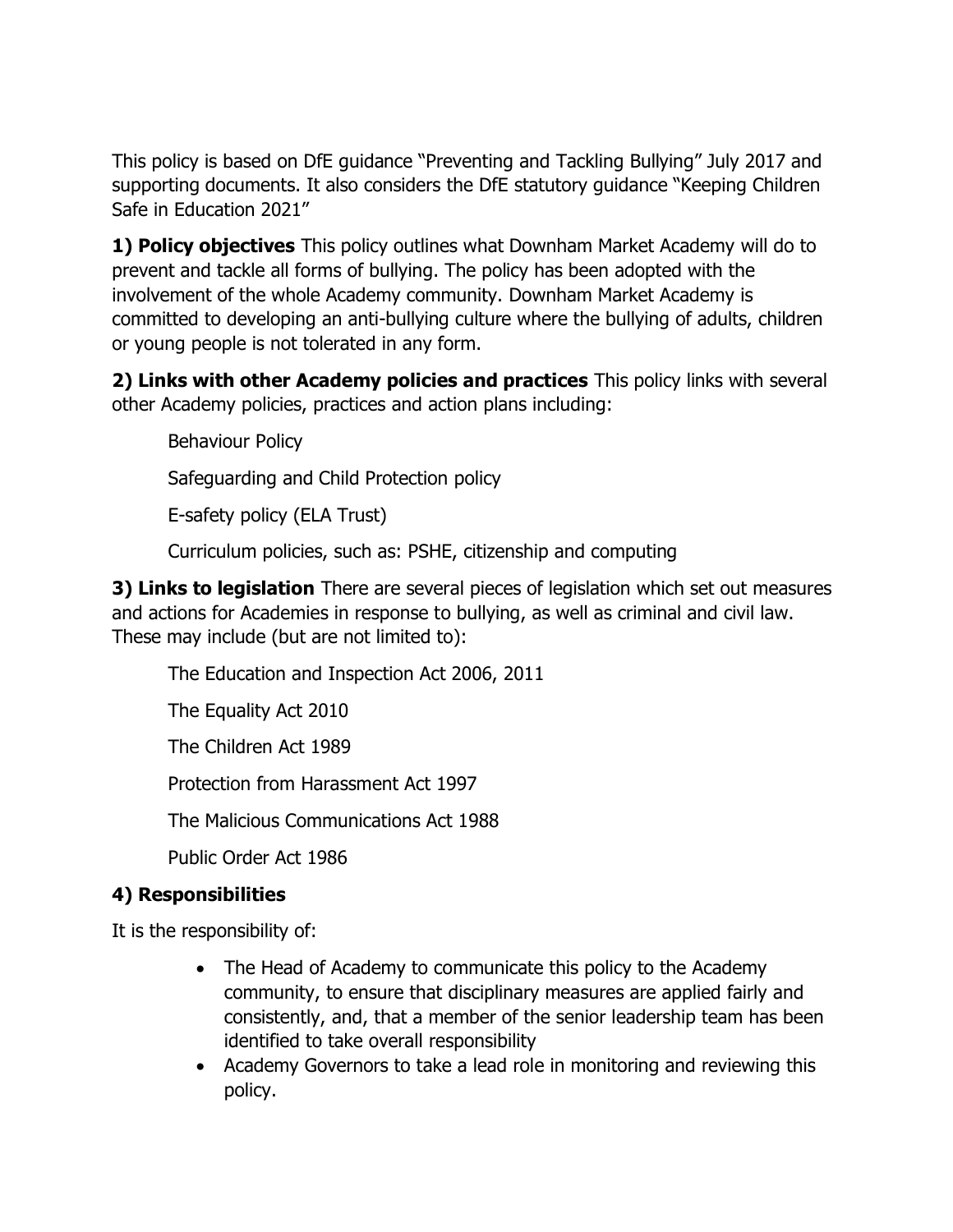- All staff, including: governors, senior leadership, teaching and nonteaching staff, to support, uphold and implement this policy accordingly.
- Parents/carers to support their children and work in partnership with the Academy.
- Students to abide by the policy.

## **5) Definition of bullying**

Bullying is "behaviour by an individual or a group, repeated over time that intentionally hurts another individual either physically or emotionally." (DfE "Preventing and Tackling Bullying," July 2017)

- Bullying can include name calling, taunting, mocking, making offensive comments; kicking; hitting; taking belongings; producing offensive graffiti; gossiping; excluding people from groups and spreading hurtful and untruthful rumours.
- This includes the same unacceptable behaviours expressed online, sometimes called online or cyberbullying.
- This can include sending offensive, upsetting and inappropriate messages by phone, text, instant messenger, through gaming, websites, social media sites and apps, and sending offensive or degrading photos or videos.
- Bullying can be a form of peer-on-peer abuse and can be emotionally abusive; it can cause severe and adverse effects on children's emotional development.

# **6) Forms of bullying covered by this policy**

- Bullying can happen to anyone. This policy covers all types of bullying
- Bullying related to race, religion, nationality or culture
- Bullying related to SEND (Special Educational Needs or Disability)
- Bullying related to appearance or physical/mental health conditions
- Bullying related to sexual orientation (homophobic bullying)
- Bullying of young carers, children in care or otherwise related to home circumstances
- Sexist, sexual and transphobic bullying
- Bullying via technology, known as online or cyberbullying

## **7) Academy ethos**

The Downham Market Academy community recognises that bullying, especially if left unaddressed, can have a devastating effect on individuals; it can create a barrier to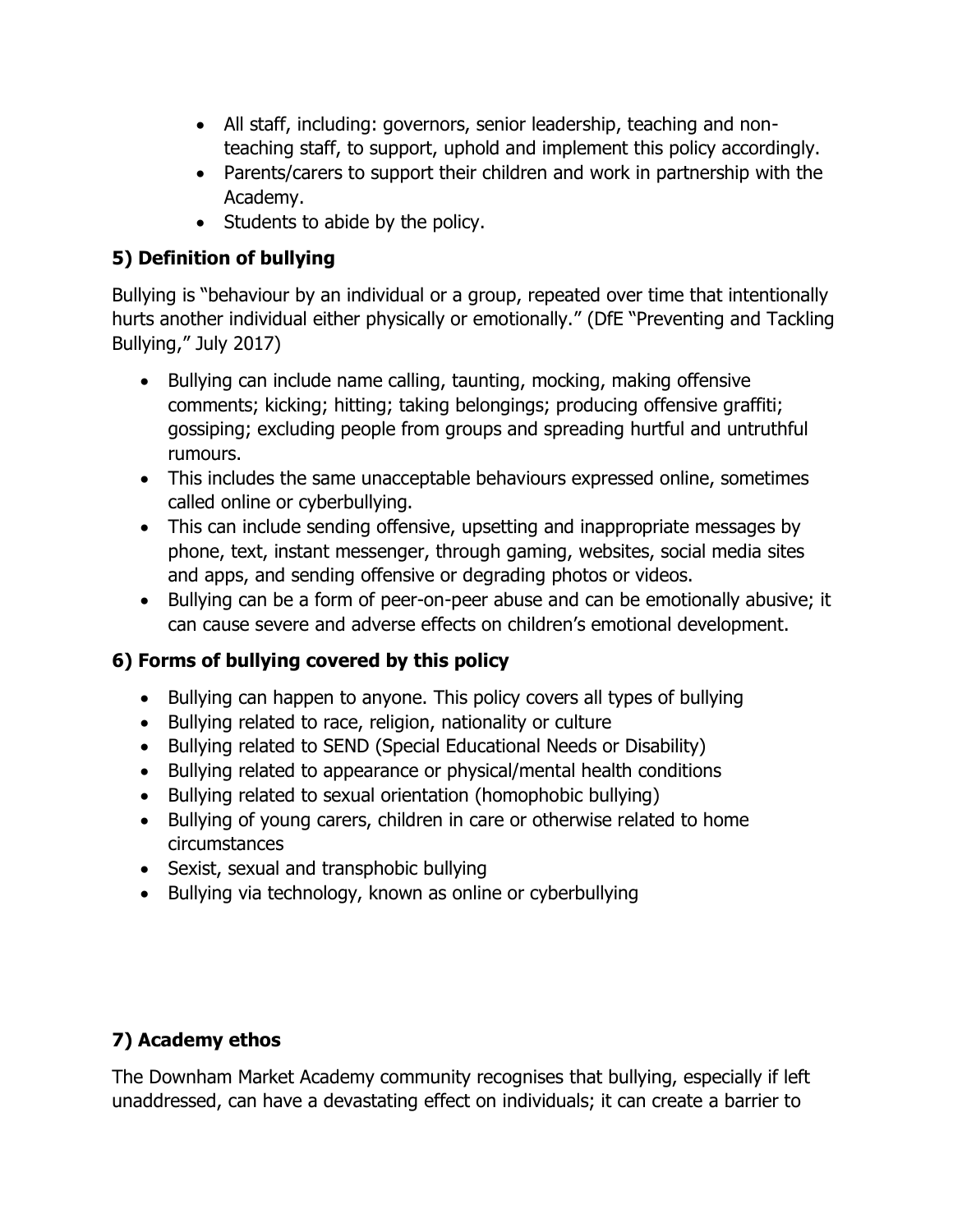learning and have profound consequences for mental wellbeing. By effectively preventing and tackling bullying, our Academy can help to create safe, disciplined environment, where students are able to learn and fulfil their potential. Our community:

- Monitors and reviews our anti-bullying policy and practice on a regular basis.
- Supports staff to promote positive relationships, to help prevent bullying.
- Recognises that some members of our community may be more vulnerable to bullying and its impact than others; being aware of this will help us to develop effective strategies to prevent bullying from happening and provide appropriate support, if required.
- Will intervene by identifying and tackling bullying behaviour appropriately and promptly.
- Ensures our students are aware that bullying concerns will be dealt with sensitively and effectively; that everyone should feel safe to learn and abide by the anti-bullying policy.
- Requires all members of the community to work with the Academy to uphold the anti-bullying policy.
- Reports back to parents/carers regarding concerns about bullying, dealing promptly with complaints.
- Seeks to learn from good anti-bullying practice elsewhere.
- Utilises support from the Local Authority and other relevant organisations when appropriate

## **8) Reporting bullying**

It is important that all incidents of bullying are reported to Academy staff with as much detail as possible and to include:

- Name(s) of the bully(ies) and victim(s)
- What form the bullying took
- When the bullying took place and over what time scale
- Where the bullying took place
- Name(s) of any other witness(es)
- Details of what has been happening

We appreciate that it can be difficult for victims of bullying to feel confident enough to report the issues that they face and so we have several mechanisms for pupils, parents and staff to report instances of bullying:

- Speaking to the Form Tutor, Head of Year or other trusted member of staff
- Emailing the Form Tutor, Head of Year
- Speaking to members of a peer support group who can then act as a conduit of information to staff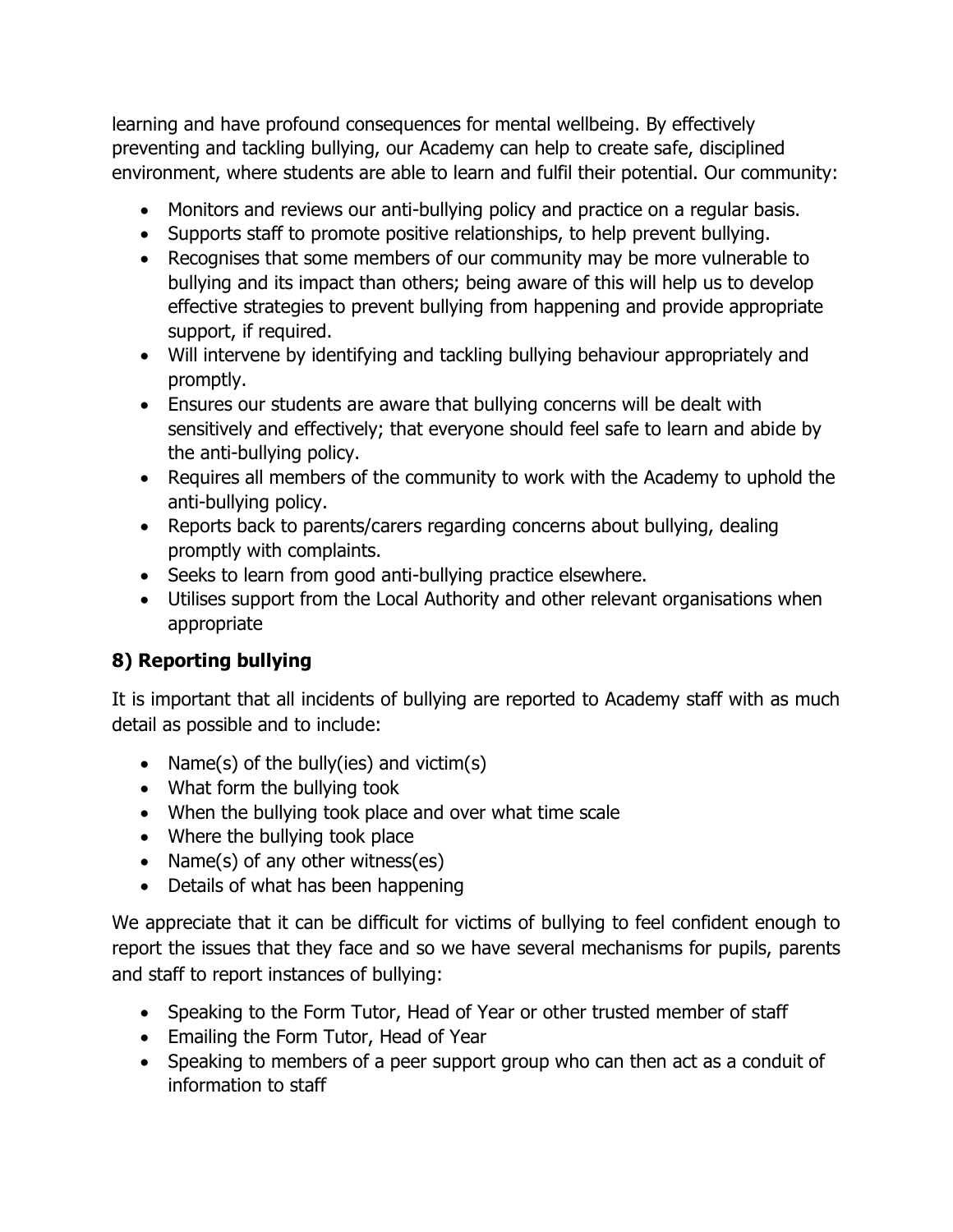• All instances of bullying will be recorded online using the "Bullying Incident Reporting Form" available on the Academy website [\(http://downhammarketacademy.co.uk/information/concerns-and](http://downhammarketacademy.co.uk/information/concerns-and-safety/students-concerned-health-welfare/)[safety/students-concerned-health-welfare/\)](http://downhammarketacademy.co.uk/information/concerns-and-safety/students-concerned-health-welfare/)

We encourage all pupils to act responsibly and not be a "passive bystander." If they see any bullying taking place, they have a responsibility to report it to a member of staff so that appropriate action can be taken.

## **9) Responding to bullying**

The following steps may be taken when dealing with all incidents of bullying reported to the Academy:

- If bullying is suspected or reported, the incident will be dealt with immediately by the member of staff who has been approached or witnessed the concern.
- The Academy will provide appropriate support for the person being bullied  $$ making sure they are not at risk of immediate harm and will involve them in any decision-making, as appropriate.
- Academy staff will interview all parties involved.
- The designated safeguarding leads will be informed of all bullying issues where there are safeguarding concerns.
- The Academy will inform other staff members, and parents/ carers, where appropriate.
- Sanctions (as identified within the Academy behaviour policy) and support for individuals will be implemented, in consultation with all parties concerned.
- If necessary, other agencies may be consulted or involved, such as: the police (if a criminal offence has been committed) or other local services including early help or children's social care (if a child is felt to be at risk of significant harm).
- Where the bullying takes place off the Academy site or outside of normal Academy hours (including cyberbullying), the Academy will ensure that the concern is fully investigated. Appropriate action will be taken which may include providing support and implementing sanctions in Academy in accordance with the Academy's behaviour policy or signposting to services and support agencies to resolve the matter outside of school. A clear and precise account of the incident will be recorded by the Academy in accordance with existing procedures. This will include recording appropriate details regarding decisions and action taken.

## **Cyberbullying**

When responding to cyberbullying concerns, the Academy will: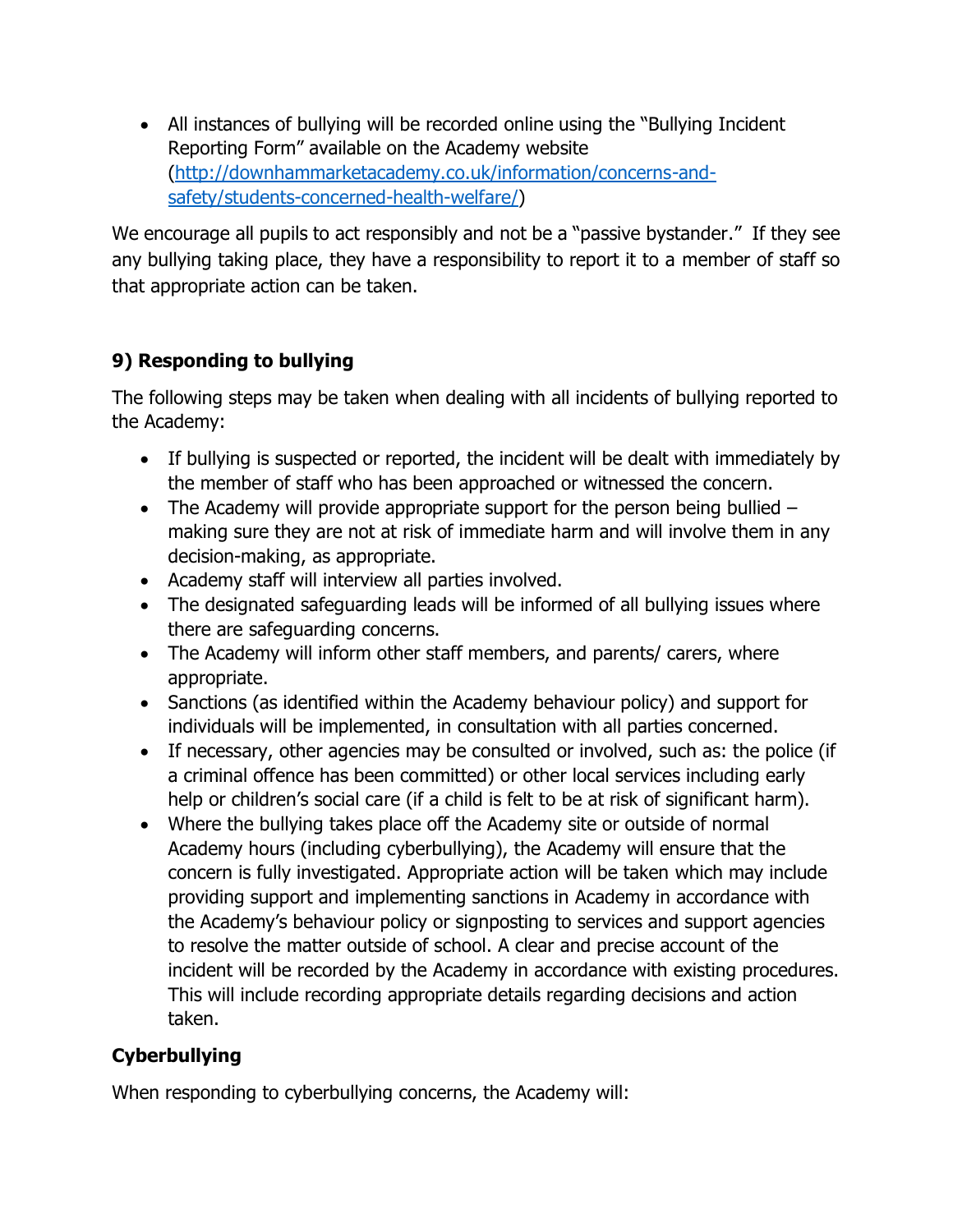- Act as soon as an incident has been reported or identified.
- Provide appropriate support for the person who has been cyberbullied and work with the person who has carried out bullying to ensure that it does not happen again.
- Encourage the person being bullied to keep any evidence (screenshots) of the bullying activity to assist any investigation.
- Take all available steps where possible to identify the person responsible. This may include:
	- $\circ$  looking at use of the Academy systems.
	- $\circ$  identifying and interviewing witnesses;
	- $\circ$  Contacting the service provider and the police, if necessary.
	- $\circ$  Work with individuals and online service providers to prevent the incident from spreading and assist in removing offensive or upsetting material from circulation.
	- $\circ$  Support reports to a service provider to remove content if those involved are unable to be identified or if those involved refuse to or are unable to delete content.
	- o Confiscating and searching students' electronic devices, such as mobile phones, in accordance with the law and the Academy searching and confiscation process
	- $\circ$  Ensure that sanctions are applied to the person responsible for cyberbullying; the Academy will take steps to change the attitude and behaviour of the bully, as well as ensuring access to any additional help that they may need.
	- $\circ$  Inform the police if a criminal offence has been committed.
	- $\circ$  Provide information to staff and students regarding steps they can take to protect themselves online.

#### **Supporting students**

Students who have been bullied will be supported by:

- Reassuring the pupil and providing continuous support.
- Offering an immediate opportunity to discuss the experience with staff, a member of the safeguarding team, or a member of staff of their choice.
- Being advised to keep a record of bullying as evidence and discuss how we respond to concerns and build resilience as appropriate.
- Working towards restoring self-esteem and confidence.
- Providing ongoing support; this may include: working and speaking with staff, offering formal counselling, engaging with parents and carers.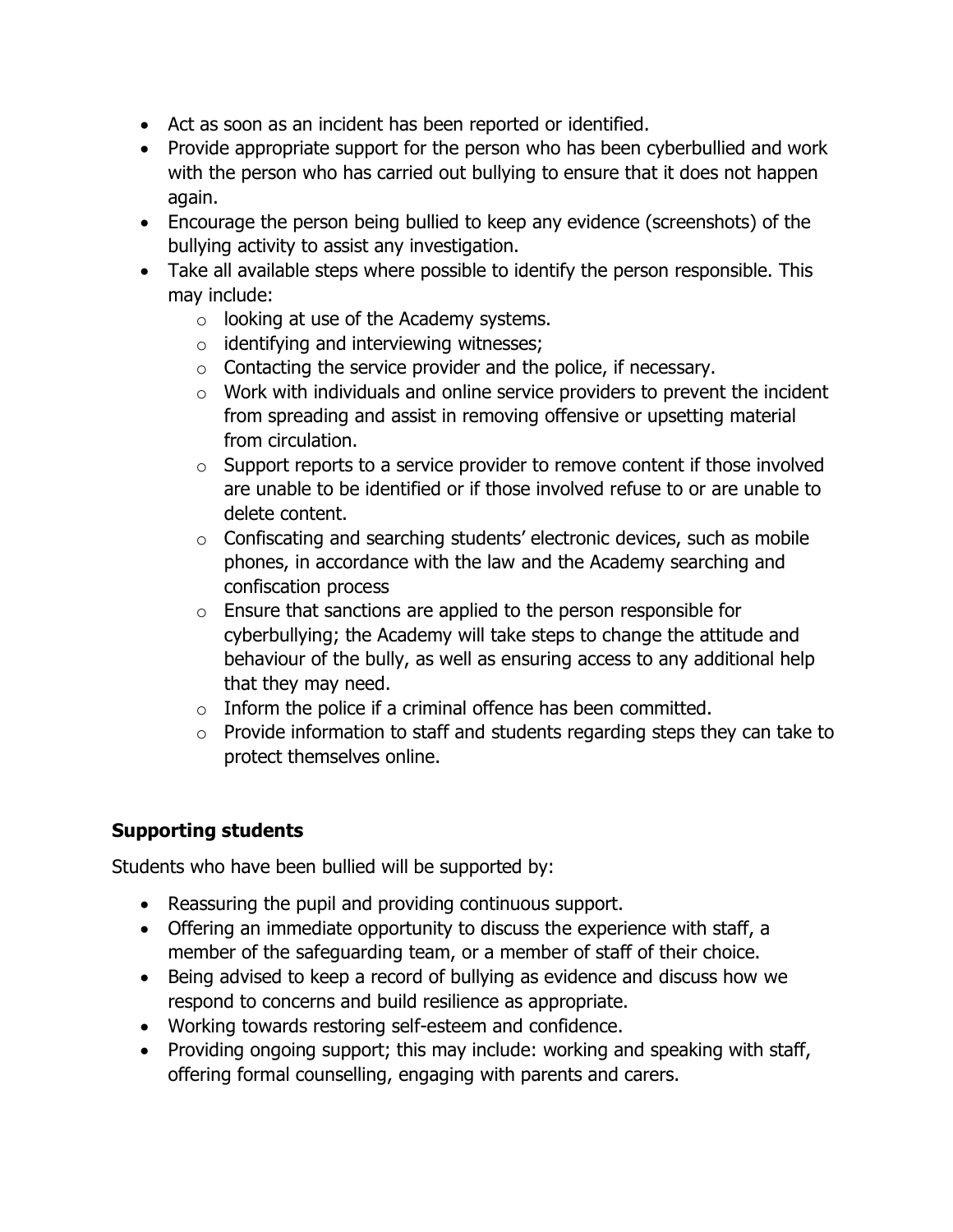• Where necessary, working with the wider community and local/national organisations to provide further or specialist advice and guidance; this could include support through Early Help or Specialist Children's Services, or support through Child and Adolescent Mental Health Services (CAMHS).

Students who have perpetrated bullying will be helped by:

- Discussing what happened, establishing the concern and the need to change. o Informing parents/carers to help change the attitude and behaviour of the child. o Providing appropriate education and support regarding their behaviour or actions.
- If online, requesting that content be removed and reporting accounts/content to service provider.
- Sanctioning, in line with the Academy's behaviour policy; this may include warnings, detentions, removal of privileges (including online access when encountering cyberbullying concerns), and suspensions (Fixed Term Exclusions) or Expulsions (Permanent exclusions).
- Where necessary, working with the wider community and local/national organisations to provide further or specialist advice and guidance; this may include involvement from the Police or referrals to Early Help, Specialist Children's Services, or Child and Adolescent Mental Health Services (CAMHS) as appropriate.

### **Supporting adults**

The Academy takes measures to prevent and tackle bullying among students; however, it is equally important to recognise that bullying of staff and parents, whether by students, parents or other staff members, is unacceptable. Adults (staff and parents) who have been bullied or affected will be supported by:

- Offering an immediate opportunity to discuss the concern with the Assistant Headteacher – Pastoral and Lead DSL and/or the Head of Academy, advising them to keep a record of bullying as evidence and discuss how to respond to concerns and build resilience, as appropriate.
- Where bullying takes place off Academy site or outside of normal Academy hours (including online), the Academy will still investigate the concern and ensure that appropriate action is taken in accordance with the Academy's behaviour policy.
- Reporting offensive or upsetting content and/or accounts to the service provider, where bullying has occurred online.
- Reassuring and offering appropriate support.
- Working with the wider community and local/national organisations to provide further or specialist advice and guidance.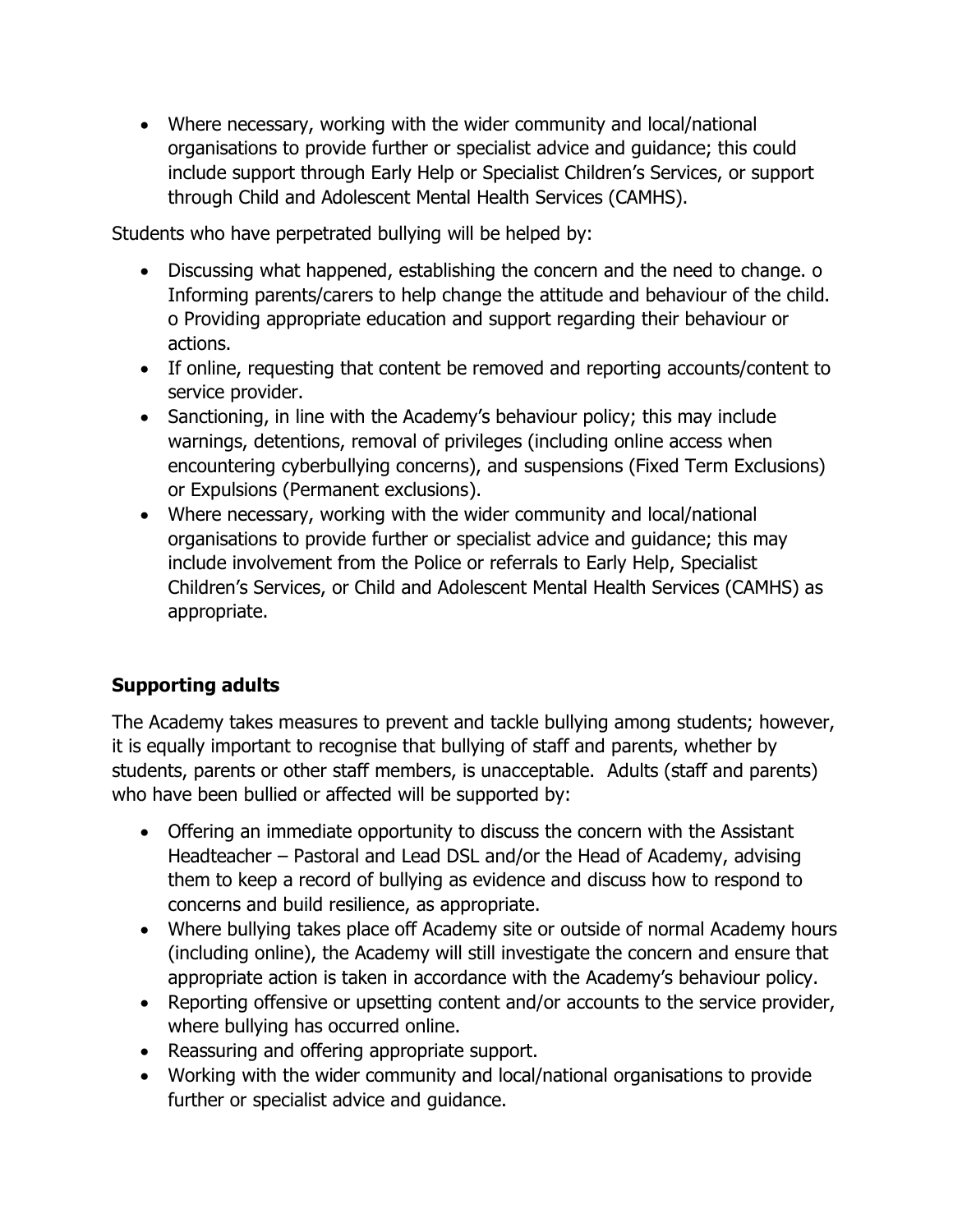Adults (staff and parents) who have perpetrated the bullying will be helped by:

- Discussing what happened with Assistant Headteacher Pastoral and Lead DSL and/or the Head of Academy to establish the concern. Establishing whether a legitimate grievance or concern has been raised and signposting to the Academy's official complaints procedures.
- If online, requesting that content be removed.
- Instigating disciplinary, civil, or legal action as appropriate or required

## **10) Preventing bullying**

The whole Academy community will:

- Create and support an inclusive environment which promotes a culture of mutual respect, consideration, and care for others, which will be upheld by all.
- Recognise that bullying can be perpetrated or experienced by any member of the community, including adults and children (peer on peer abuse).
- Openly discuss differences between people that could motivate bullying, such as: religion, ethnicity, disability, gender, sexuality, or appearance related difference. Also, children with different family situations, such as looked after children or those with caring responsibilities.
- Challenge practice and language which does not uphold the values of tolerance, non-discrimination, and respect towards others.
- Be encouraged to use technology, especially mobile phones and social media positively and responsibly.
- Work with staff, the wider community, and outside agencies to prevent and tackle concerns including all forms of prejudice-driven bullying.
- Actively create "safe spaces" for vulnerable children and young people. o Celebrate success and achievements to promote and build a positive Academy ethos.

### **Policy and Support**

The whole Academy community will:

- Provide a range of approaches for students, staff, and parents/carers to access support and report concerns
- Regularly update and evaluate our practice to consider the developments of technology and provide up-to-date advice and education to all members of the community regarding positive online behaviour.
- Take appropriate, proportionate, and reasonable action, in line with existing Academy policies, for any bullying brought to the Academy's attention, which involves or effects students, even when they are not on Academy premises; for example, when using Academy transport or online, etc.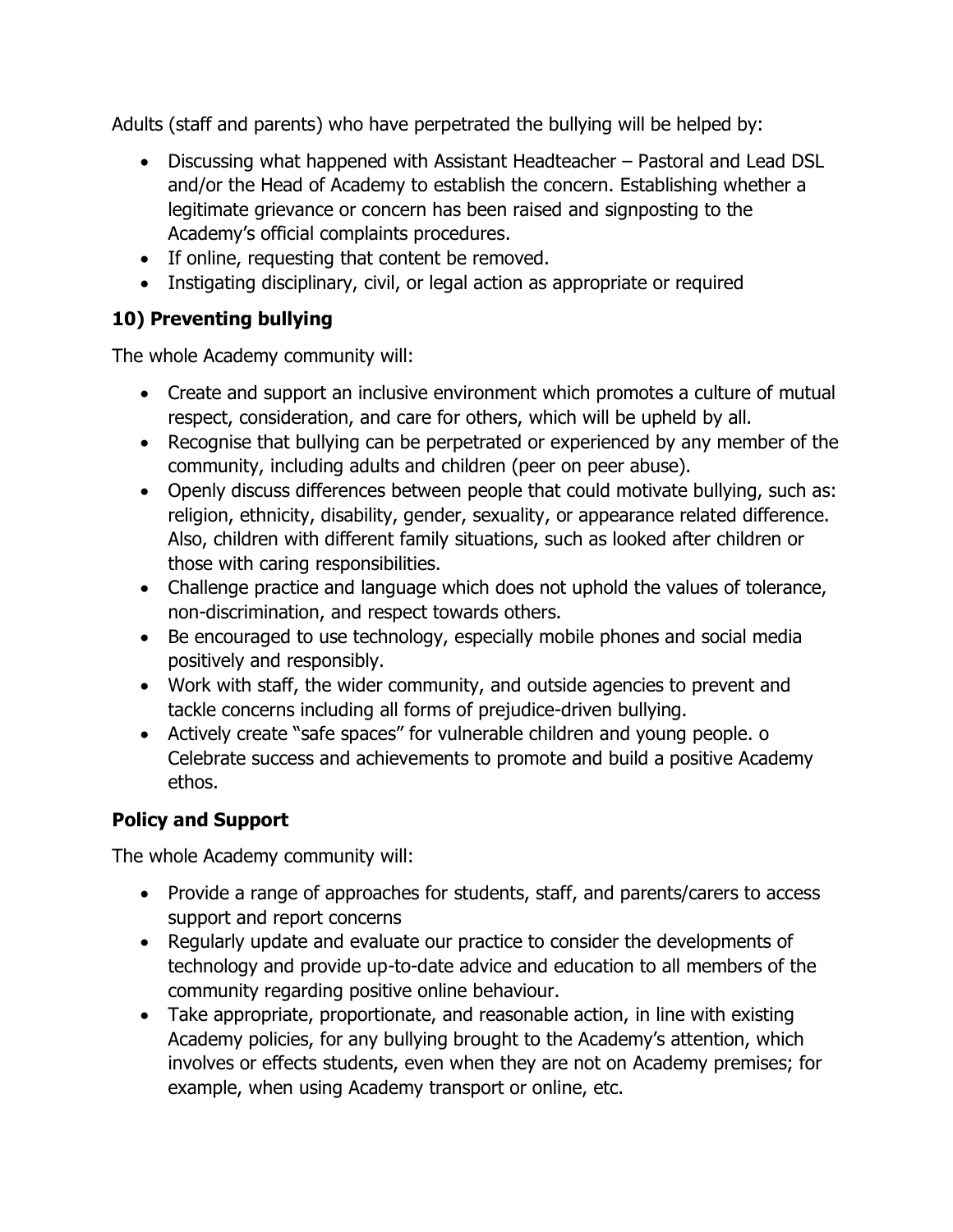- Implement appropriate disciplinary sanctions; the consequences of bullying will reflect the seriousness of the incident, so that others see that bullying is unacceptable.
- Use a variety of techniques to resolve the issues between those who bully, and those who have been bullied.

#### **Education and Training**

The Academy community will:

- Train all staff, including: teaching staff, support staff and pastoral staff, to identify all forms of bullying and take appropriate action, following the Academy's policy and procedures (including recording and reporting incidents).
- Consider a range of opportunities and approaches for addressing bullying throughout the curriculum and other activities, such as: through displays, assemblies, peer support, the Academy/student council, etc.
- Provide systematic opportunities to develop students' social and emotional skills, including building their resilience and self-esteem.

### **11) Involvement of students**

We will

- Involve students in policy writing and decision making, to ensure that they understand the Academy's approach and are clear about the part they must play to prevent bullying.
- Regularly canvas children and young people's views on the extent and nature of bullying.
- Ensure that all students know how to express worries and anxieties about bullying.
- Ensure that all students are aware of the range of sanctions which may be applied against those engaging in bullying.
- Involve students in anti-bullying campaigns in the Academys and embedded messages in the wider Academy curriculum.
- Publicise the details of internal support, as well as external helplines and websites.
- Offer support to students who have been bullied and to those who are bullying to address the problems they have.

### **12) Involvement and liaison with parents and carers**

We will:

• Ensure they are aware that the Academy does not tolerate any form of bullying.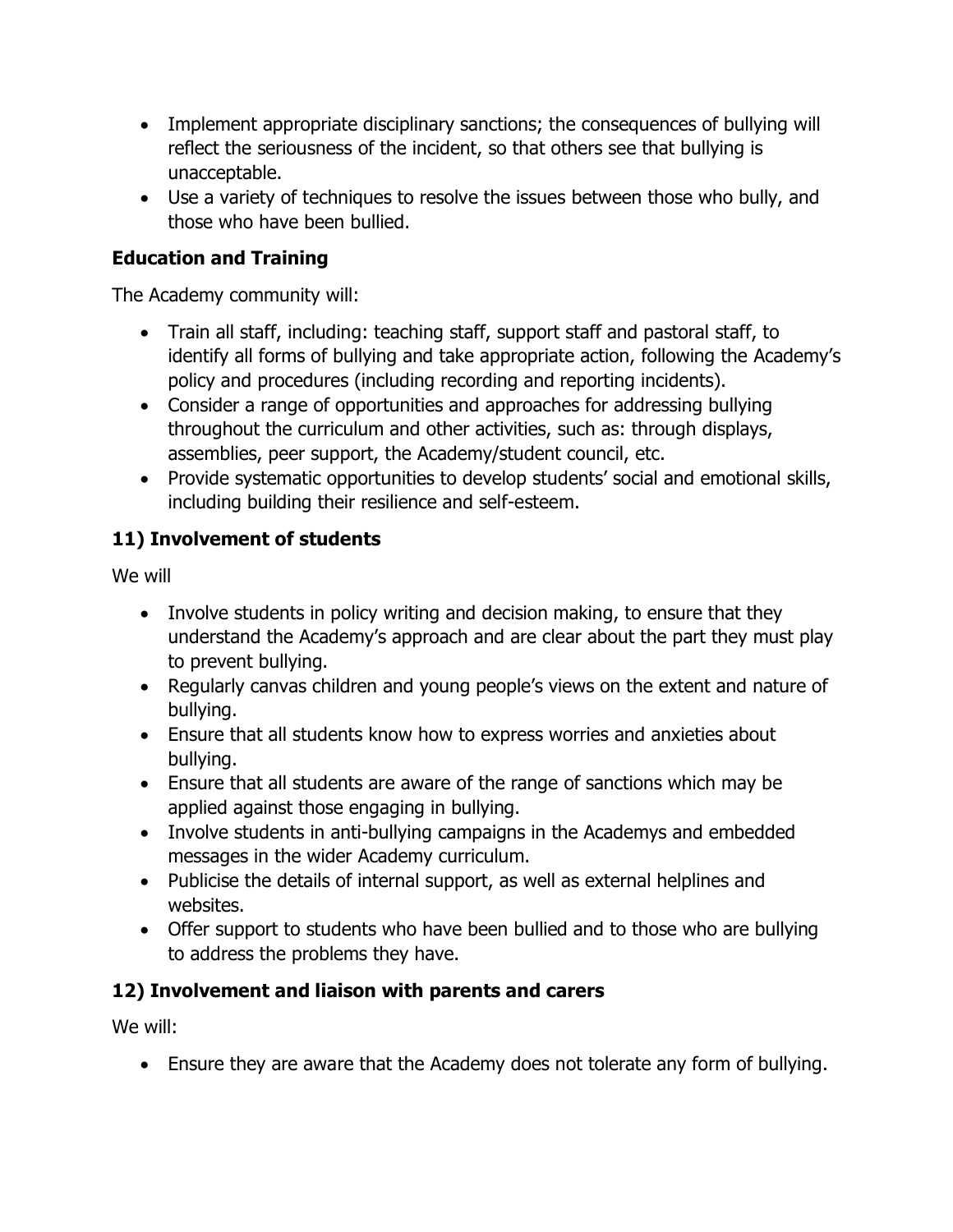- Make sure that key information about bullying (including policies and named points of contact) is available to parents/carers in a variety of formats.
- Ensure all parents/carers know who to contact if they are worried about bullying and where to access independent advice.
- Work with all parents/carers and the local community to address issues beyond the Academy gates that give rise to bullying.
- Ensure that parents work with the Academy to role model positive behaviour for students, both on and offline.
- Ensure all parents/carers know about our complaints procedure and how to use it effectively, to raise concerns in an appropriate manner.

## **13) Monitoring and review: putting policy into practice**

- The Academy will ensure that they regularly monitor and evaluate mechanisms to ensure that the policy is being consistently applied.
- Any issues identified will be incorporated into the Academy's action planning.
- The Head of Academy will be informed of bullying concerns, as appropriate.
- The named Governor for bullying will report on a regular basis to the governing body on incidents of bullying, including outcomes.

## **14) Useful links and supporting organisations**

- [Keeping Children safe in Education 2021](https://assets.publishing.service.gov.uk/government/uploads/system/uploads/attachment_data/file/1021914/KCSIE_2021_September_guidance.pdf)
- Anti-Bullying Alliance: [www.anti-bullyingalliance.org.uk](http://www.anti-bullyingalliance.org.uk/)
- Childline: [www.childline.org.uk](http://www.childline.org.uk/)
- Family Lives: [www.familylives.org.uk](http://www.familylives.org.uk/)
- Kidscape: [www.kidscape.org.uk](http://www.kidscape.org.uk/)
- MindEd: [www.minded.org.uk](http://www.minded.org.uk/)
- NSPCC: [www.nspcc.org.uk](http://www.nspcc.org.uk/)
- The BIG Award: [www.bullyinginterventiongroup.co.uk/index.php](http://www.bullyinginterventiongroup.co.uk/index.php)
- PSHE Association: [www.pshe-association.org.uk](http://www.pshe-association.org.uk/)
- Restorative Justice Council: [www.restorativejustice.org.uk](http://www.restorativejustice.org.uk/)
- The Diana Award: [www.diana-award.org.uk](http://www.diana-award.org.uk/)
- Victim Support: [www.victimsupport.org.uk](http://www.victimsupport.org.uk/)
- Young Minds: [www.youngminds.org.uk](http://www.youngminds.org.uk/)
- Young Carers: [www.youngcarers.net](http://www.youngcarers.net/)
- The Restorative Justice Council: [www.restorativejustice.org.uk/restorative](http://www.restorativejustice.org.uk/restorative-practice-schools)[practice-Academys](http://www.restorativejustice.org.uk/restorative-practice-schools)

#### **SEND**

• Changing Faces: [www.changingfaces.org.uk](http://www.changingfaces.org.uk/)